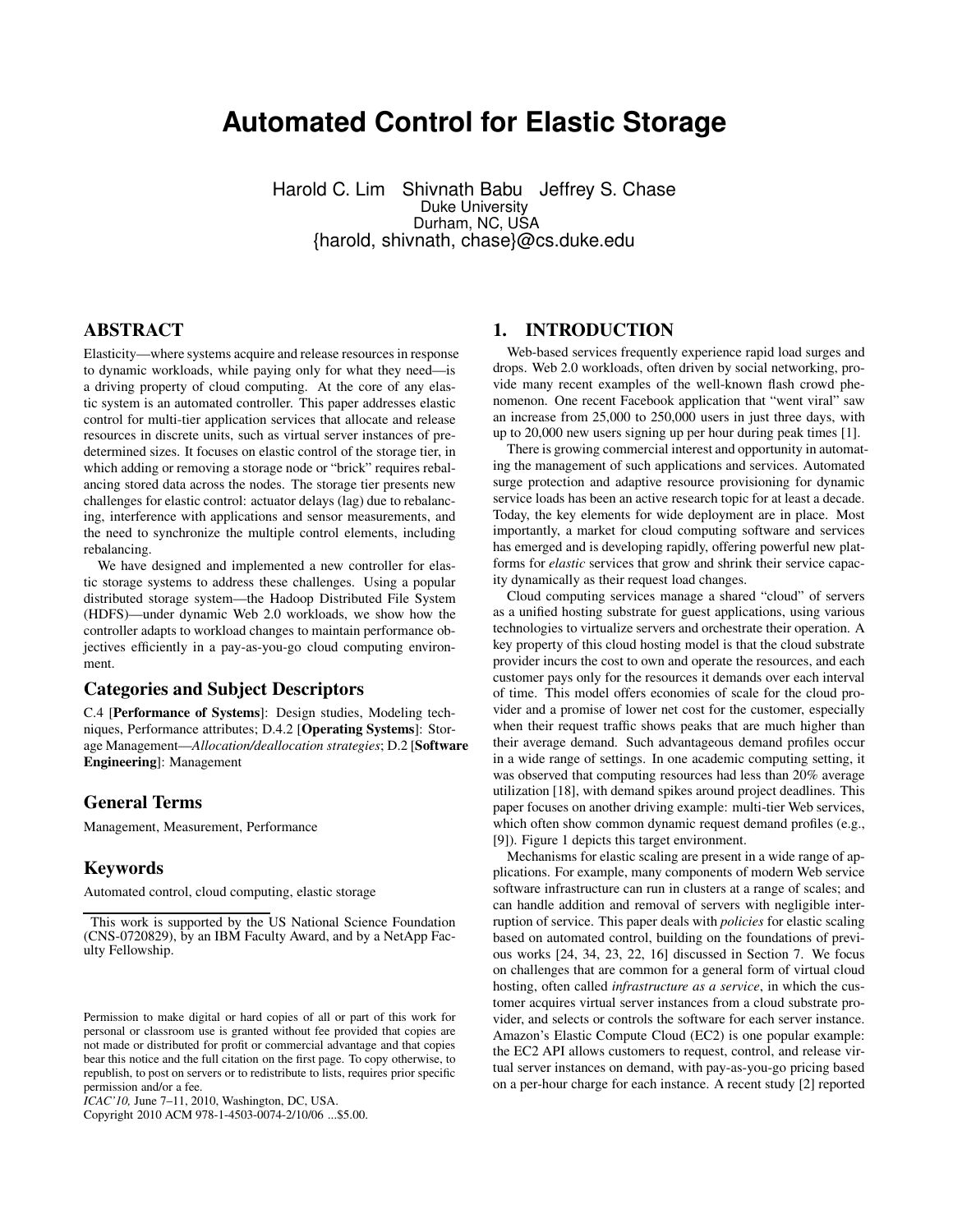

Figure 1: A multi-tier application service (guest) hosted on virtual server instances rented from an elastic cloud provider. An automated controller uses cloud APIs to acquire and release instances for the guest as needed to serve a dynamic workload.

that the number of Web-sites using Amazon EC2 grew 9% from July to August 2009, and has an annual growth rate of 181%.

We address new challenges associated with scaling the storage tier in a data-intensive cluster-based multi-tier service in this setting. We employ an integral control technique called *proportional thresholding* to modulate the number of discrete virtual server instances in a cluster. Many previous works modulate a continuous resource share allotted to a single instance [34, 23, 22]; cloud systems with per-instance pricing like EC2 do not expose this actuator. We also address new challenges of *actuator lag* and *interference* stemming from the delay and cost of redistributing stored data on each change to the set of active instances in the storage tier.

While the discussion and experiments focus on cloud infrastructure services with per-instance pricing, our work is also applicable to multiplexing workloads in an enterprise data center. Some emerging cloud services offer packaged storage APIs as a service under the control of the cloud provider, instead of or in addition to raw virtual server instances for each customer to deploy a storage tier of their choice. In that case, our work applies to the problem faced by the cloud provider of controlling the elastic cloud storage tier shared by multiple customers.

We have implemented a prototype controller for an elastic storage system. We use the Cloudstone [27] generator for dynamic Web 2.0 workloads to show that the controller is effective and efficient in responding to workload changes.

#### 2. SYSTEM OVERVIEW

Figure 1 gives an overview of the target environment: an elastic *guest* application hosted on server instances obtained on a pay-asyou-go basis from a cloud substrate provider. In this example, the guest is a three-tier Web service that serves request traffic from a dynamic set of clients.

Since Web users are sensitive to performance, the guest (service provider) is presumed to have a Service Level Objective (SLO) to characterize a target level of acceptable performance for the service. An SLO is a predicate based on one or more performance metrics, typically response time quantiles measured at the service edge. For any given service implementation, performance is some function of the workload and servers that it is deployed on; in this case, the resources granted by the cloud provider.

The purpose of controlled elasticity is to grow and shrink the active server instance set as needed to meet the SLO efficiently under the observed or predicted workload. Our work targets guest applications that can take advantage of this elasticity. When load grows, they can serve the load effectively by obtaining more server instances and adding them to the service. When load shrinks, they can use resources more efficiently and save money by releasing instances.

This paper focuses on elastic control of the storage tier, which presents challenges common to the other tiers, and additional challenges as well: state rebalancing, actuator lag, interference, and coordination of multiple interacting control elements. Storage scaling is increasingly important in part because recent Web 2.0 workloads have more user-created content, so the footprint of the stored data and the spread of accesses across the stored data both grow with the user community. Our experimental evaluation uses the Cloudstone [27] application service as a target guest. Cloudstone mimics a Web 2.0 events calendar application that allows users to browse, create, and join calender events.

#### 2.1 Controller

We implement a *controller* process that runs on behalf of the guest and automates elasticity. The controller drives actuators (e.g., request/release instances) based on sensor measures (e.g., request volume, utilization, response time) from the guest and/or cloud provider. Our approach views the controller as combining multiple control elements, e.g., one to resize each tier and one for rebalancing in the storage tier, with additional rules to coordinate those elements. Ideally, the control policy is able to handle unanticipated changes in the workload (e.g., flash crowds), while assuring that the guest pays the minimum necessary to meet its SLO at the offered load.

For clouds with per-instance pricing, the controller runs outside of the cloud provider and is distinct from the guest application itself. This makes it possible to implement application-specific control policies that generalize across multiple cloud providers. (RightScale takes this approach.)

In general, these clouds present a problem of *discrete actuators*. As Figure 1 shows, the controller is limited to elasticity actuators exposed by the cloud provider's API. Cloud infrastructure providers such as Amazon EC2 allocate resources in discrete units as virtual server instances of predetermined sizes (e.g., small, medium, and large). Most previous work on provisioning elastic resources assume continuous actuators such as a fine-grained resource entitlement or share on each instance [24, 34]. We develop a *proportional thresholding* technique for stable integral control with coarse-grained discrete actuators, and apply it to elastic control of the storage tier in a cloud with per-instance pricing. A controller may use the same technique for the application tier of a multi-tier service [20]. It is necessary to coordinate these controllers across tiers for an integrated multi-tier solution.

Our approach to integrated elastic control assumes that each tier exports a control API that the controller may invoke to add a newly acquired storage server to the group (*join*) and remove an arbitrary server from the group (*leave*). These operations may configure the server instances, install software, and perform other tasks necessary to attach new server instances to the guest application, or detach them from the application. We also assume a mechanism to balance load across the servers within each tier, so that request capacity scales roughly with the number of active server instances.

#### 2.2 Controlling Elastic Storage

The storage tier is a distributed service that runs on a group of server instances provisioned for storage and allocated from the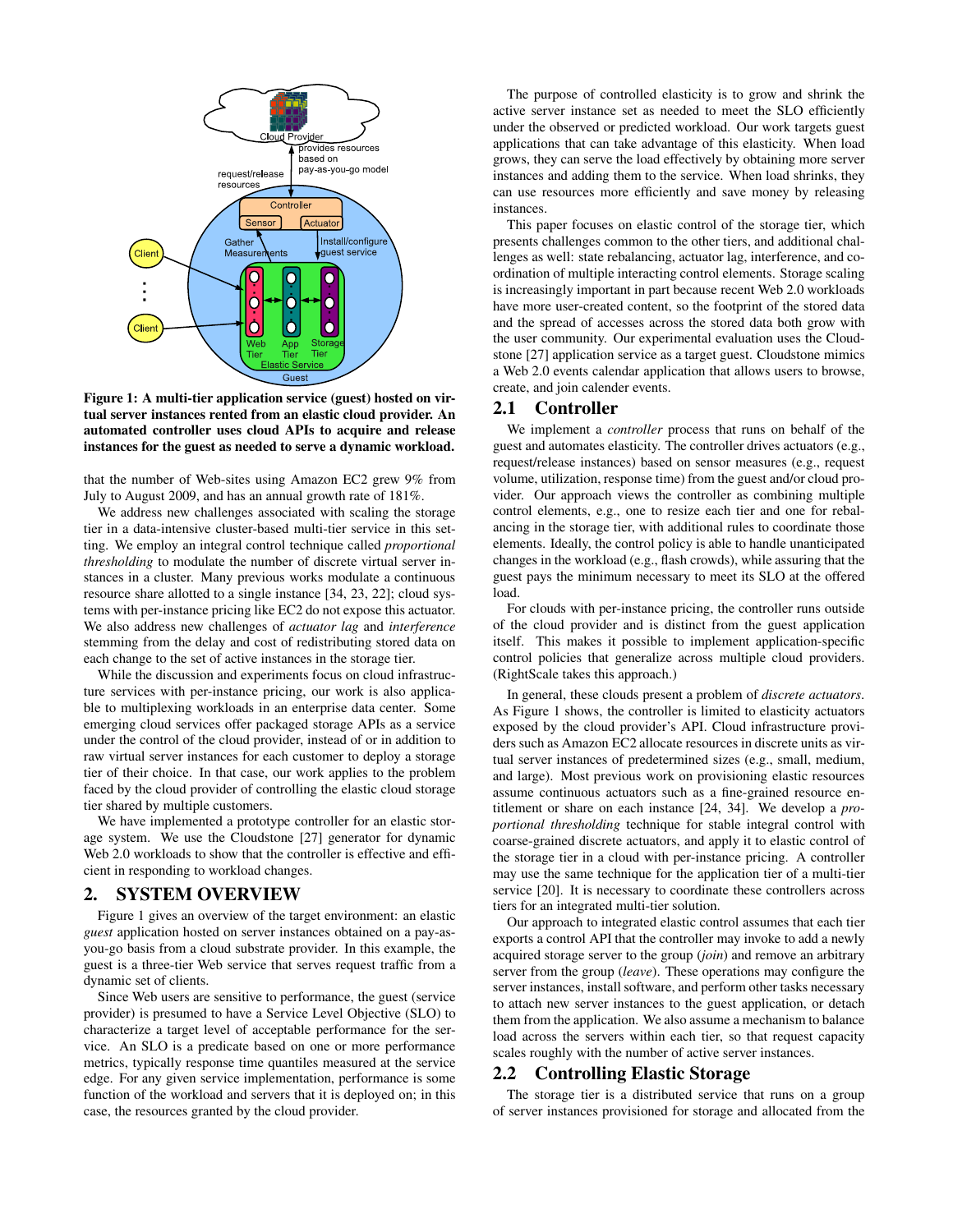cloud provider. It exports a storage API that is suitable for use by the middle tier to store and retrieve data objects. We make the following additional assumptions about the architecture and capabilities of the storage tier.

- It distributes stored data across its servers in a way that balances load effectively for reasonable access patterns, and redistributes (*rebalances*) data in response to *join* and *leave* events.
- It replicates data internally for robust availability; the replication is sufficient to avoid service interruptions across a sequence of *leave* events, even if a departing server is released back to the cloud before *leave* rebalancing is complete.
- The storage capacity and I/O capacity of the system scales roughly linearly with the size of the active server set. The tiers cooperate to route requests from the middle tier to a suitable storage server.

The design of robust, incrementally-scalable cluster storage services with similar goals has been an active research topic since the early 1990s. Many prototypes have been constructed including block stores [19, 25] and file systems [29, 12], key-value stores [11, 3], database systems [10], and other "brick-based" architectures. For our experiments, we chose the Hadoop Distributed File System (HDFS), which is based on the Google File System [12] design and is widely used in production systems.

As we have framed the problem, elastic control for a cloud infrastructure service presents a number of distinct new challenges.

Data Rebalancing: Elastic storage systems store and serve persistent data which imposes additional constraints on the controller. On adding a new node, a clustered Web server gives immediate performance improvements because the new node can quickly start serving client requests. In contrast, adding a new storage node does not give immediate performance improvements to an elastic storage system because the node does not have any persistent data to serve client requests. The new node must wait until data has been copied into it. Thus, rebalancing data across storage nodes is a necessary procedure, especially if the elastic storage system has to adapt and handle changes in client workloads.

Interference to Guest Service: Data rebalancing consumes resources that can otherwise be used to serve client requests. The amount of resources (bandwidth) to allocate to the rebalancing process affects its completion time as well as the degree of adverse impact on the guest application's performance during rebalancing. Note that overall improvement to system performance can be achieved only through data rebalancing. It may not be advisable to allocate a small bandwidth for rebalancing since it can take hours to complete, causing a prolonged period of performance problems due to suboptimal data placement. It may be better to allocate more bandwidth to complete rebalancing quickly while suffering a bigger intermediate performance hit. Finding the right balance automatically is nontrivial.

Actuator Delays: Regardless of the bandwidth allocated for rebalancing, there will always be a delay before performance improvements can be observed. The controller must account for this delay, or else it may respond too late or (worse) become unstable.

## 3. COMPONENTS OF THE CONTROLLER

Our automated controller for the elastic storage tier, which we call the *elasticity controller*, has three components:

• *Horizontal Scale Controller (HSC)*, responsible for growing and shrinking the number of storage nodes.



Figure 2: Cloudstone response time and average CPU utilization of the storage nodes, under a light load and a heavy load that is bottlenecked in the storage tier. CPU utilization in the storage tier correlates strongly with overall response time (the coefficient is .88), and is a more stable feedback signal.

- *Data Rebalance Controller (DRC)*, responsible for controlling the data transfers to rebalance the storage tier after it grows or shrinks.
- *State machine*, responsible for coordinating the actions of the HSC and the DRC.

We present each of these components in turn and discuss how they address the challenges listed in Section 2.

#### 3.1 Horizontal Scale Controller (HSC)

Actuator: The HSC uses cloud APIs to change the number of active server instances. Each storage node in the system runs on a separate virtual server instance.

Sensor: The HSC bases its elastic sizing choices on a feedback signal incorporating one or more system metrics. A good choice of metric for the target environment satisfies the following properties: (i) the metric should be easy to measure accurately without intrusive instrumentation because the HSC is external to the guest application, (ii) the metric should expose the tier-level behavior or performance, (iii) the metric should be reasonably stable, and (iv) the metric should correlate to the measure of level of service (e.g, the service's average response time) as specified in the client's service level objective (SLO).

Our experiments use CPU utilization on the storage nodes as the sensor feedback metric because it satisfies these properties. The CPU utilization can be obtained from the operating system or the virtual machine without instrumenting application code. Moreover, tier-level metrics, such as CPU utilization, allow the controller to pinpoint the location of the performance bottleneck. Figure 2 shows that CPU utilization in the storage tier is strongly correlated to overall response time when the bottleneck is in the storage tier, even if the bottleneck is on the disk arms rather than the CPU. Figure 2 also shows that CPU utilization is a more stable signal than response time. We chose this metric for convenience: other metrics could be used instead of or in addition to CPU utilization.

Control Policy: We selected classical integral control as a starting point because it is self-correcting and provably stable in a wide range of scenarios, and has been used successfully in related systems [23, 24, 34]. Classical integral control assumes that the actuator is continuous and can be defined by the following equation.

$$
u_{k+1} = u_k + K_i \times (y_{ref} - y_k)
$$
 (1)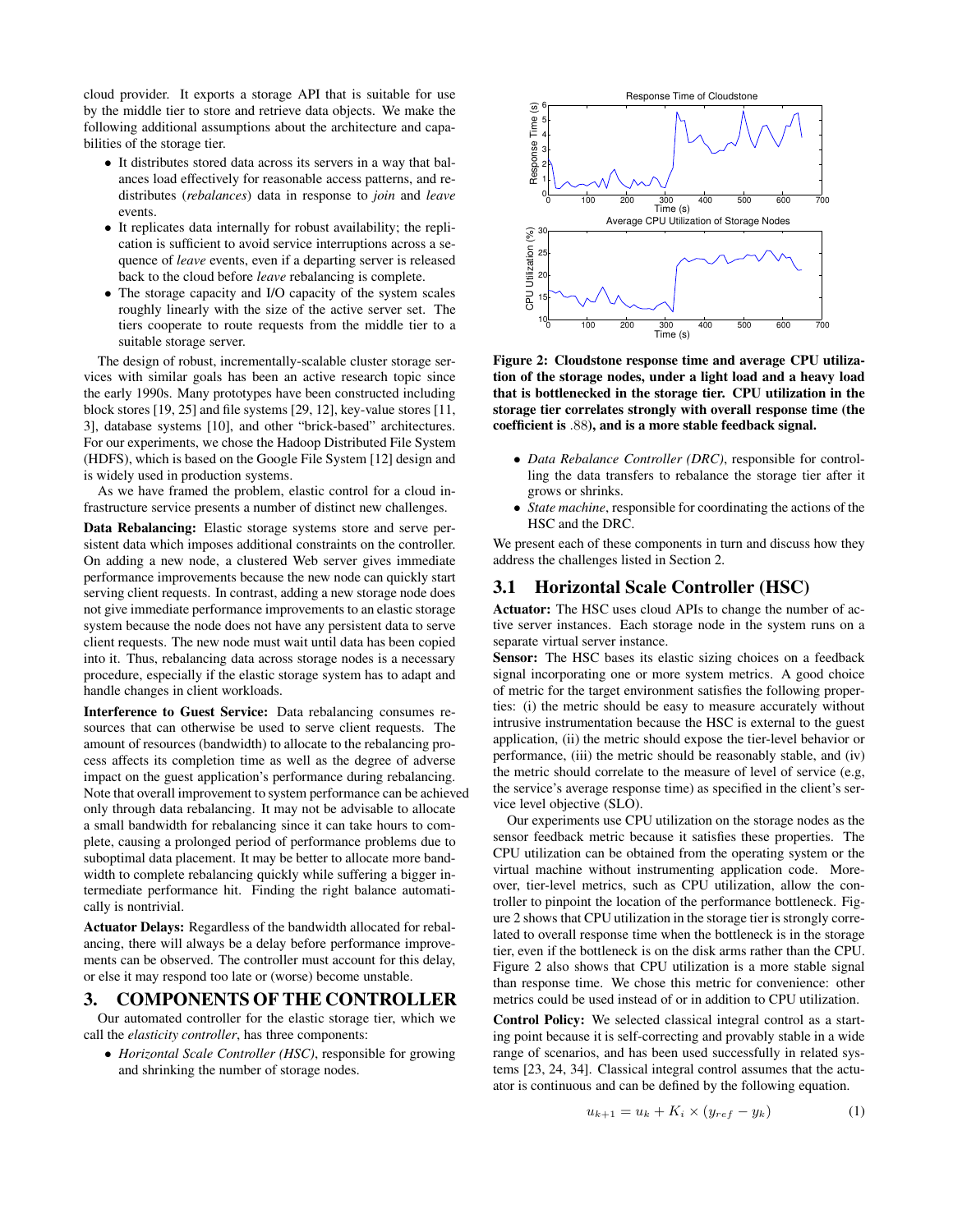Here,  $u_k$  and  $u_{k+1}$  are the current and new actuator values.  $K_i$ is the integral gain parameter [24].  $y_k$  is the current sensor measurement.  $y_{ref}$  is the desired reference sensor measurement. Intuitively, integral control adjusts the actuator value from the previous time step proportionally to the deviation between the current and desired values of the sensor variable in the current time step. Since average CPU utilization is the sensor variable in HSC,  $y_{ref}$  is a reference average CPU utilization corresponding to a reference (target SLO) value of average response time. In our experiments, we chose a reference average response time of 3 seconds, which empirically gives a  $y_{ref}$  of 20% average CPU utilization.

Equation 1 assumes that the actuator  $u$  is a continuous variable. We show that directly applying this equation to discrete actuators can cause instability [20, 36]. Suppose u represents the number of virtual server instances allocated as storage nodes. For a change in the workload that causes  $y_k$  to increase, Equation 1 may set  $u_{k+1}$ to 1.5 virtual server instances from  $u_k = 1$ . Since the HSC cannot request half a virtual server instance from the cloud provider, it allocates one full virtual server.

However,  $y_{k+1}$  may now drop far below  $y_{ref}$  because two virtual server instances are more than what is needed for the new workload. At the next time step, the controller may then decrease the number of virtual servers back to one, which raises back  $y_{k+2}$ above  $y_{ref}$ . This oscillatory behavior can continue indefinitely.

One solution is to transform  $y_{ref}$  into a target range specified a pair of high  $(y_h)$  and low  $(y_l)$  sensor measurements.

$$
u_{k+1} = \begin{cases} u_k + K_i \times (y_h - y_k) & \text{if } y_h < y_k \\ u_k + K_i \times (y_l - y_k) & \text{if } y_l > y_k \\ u_k & \text{otherwise} \end{cases} \tag{2}
$$

The HSC will react only if  $y_h < y_k$  (under-provisioned system) or  $y_l > y_k$  (over-provisioned system). However, setting  $y_h$  and  $y_l$  statically can either lead to resource inefficiency (if the range is large) or to instability (if the range is small). The reason is the following: if the cluster size is  $N$ , then adding or removing a node affects capacity by amount  $\frac{1}{N}$ . For example, adding a node when  $N = 1$  cuts average CPU utilization by 50%, but adding a node to  $N = 100$  reduces utilization by less than 1%.

To address these problems, we developed *proportional thresholding* that combines Equation 2 with dynamic setting of the target range. We set  $y_h = y_{ref}$ , and vary  $y_l$  to vary the range. Since the performance impact of adding or removing a node becomes smaller as the size  $N$  of the system increases, the target range should have the following *Property I* to ensure efficient use of resources:  $\lim_{N\to\infty} y_l = y_{ref} = y_h$ .

Furthermore, to avoid oscillations as  $y_l$  is varied, the following *Property II* should hold: when the tier shrinks by one node due to the sensor measurement falling below  $y_l$ , the new sensor measurement that results should not exceed  $y_h$ .

To capture these properties in our setting, we empirically model the relationship between the Cloudstone workload and average CPU utilization (sensor values) in the storage tier, under conditions in which the storage tier is the bottleneck.

$$
CPU = f(word); thus, workload = f^{-1}(CPU) \tag{3}
$$

The per-node workload *workload*<sub>h</sub> corresponding to the target  $y_h$  =  $y_{ref}$  is: *workload<sub>h</sub>*= $f^{-1}(y_h)$ . Any per-node workload greater than *workload<sub>h</sub>* will result in a sensor measurement that exceeds  $y_h$ . Let  $workload<sub>l</sub>$  be the per-node workload at the point where HSC decides to reduce the current number of storage node instances (*N*) by one. To ensure that Property II holds, we should have:



Figure 3: Delivered bandwidth of the HDFS rebalancer (version 0.21) for  $b=15MB/s$ . Although the bandwidth peaks at the configured setting  $b$ , the average bandwidth is only 3.08MB/s. We tuned the control system for the measured behavior of this actuator.

$$
workload_l = workload_h \times \frac{N-1}{N}
$$

$$
y_l = f(workload_l) = f\left(f^{-1}(y_h) \times \frac{N-1}{N}\right)
$$

We parameterized the trigger condition by fitting a function to empirical measurements of the CPU utilization of HDFS datanodes at various load levels.

## 3.2 Data Rebalance Controller (DRC)

When the number of storage nodes grows or shrinks, the storage tier must rebalance the layout of data in the system to spread load and meet replication targets to guard against service interruption or data loss. The DRC uses a rebalancer utility that comes with HDFS to rebalance data across the storage nodes. Rebalancing is a cause of actuator delay and interference. For example, a new storage node added to the system cannot start serving client requests until some of the data to be served has been copied into it; and the performance of the storage tier as a whole is degraded while rebalancing is in progress.

Actuator: The tuning knob of the HDFS rebalancer—i.e., the actuator of the DRC—is the *bandwidth* b allocated to the rebalancer. The bandwidth allocation is the maximum amount of outgoing and incoming bandwidth that each storage node can devote to rebalancing. The DRC can select  $b$  to control the tradeoff between lag—i.e., the time to completion of the rebalancing process—and interference—i.e., performance impact on the foreground application for each rebalancing action. Nominally, interference is proportional to b and lag is given by  $s/b$  where s is the amount of data to be copied.

We discovered empirically that the time to completion of rebalancing given by the current version of the HDFS rebalancer is insensitive to b settings above about 3 MB/s. The reason is that the rebalancer does not adequately pipeline data transfers, as illustrated in Figure 3. However, since HDFS and its tools are used in production deployments, and unreliable actuators are a fact of life in real computer systems, we decided to use the HDFS rebalancer "as is" for now and adapt to its behavior in the control policy.

Figure 4 shows the interference or *performance impact (Impact)* of rebalancing on Cloudstone response time, as a function of the bandwidth throttle (b) and the per-node load level (l). *Impact* is defined as the difference between the average response time with and without the rebalancer running. As expected, *Impact* increases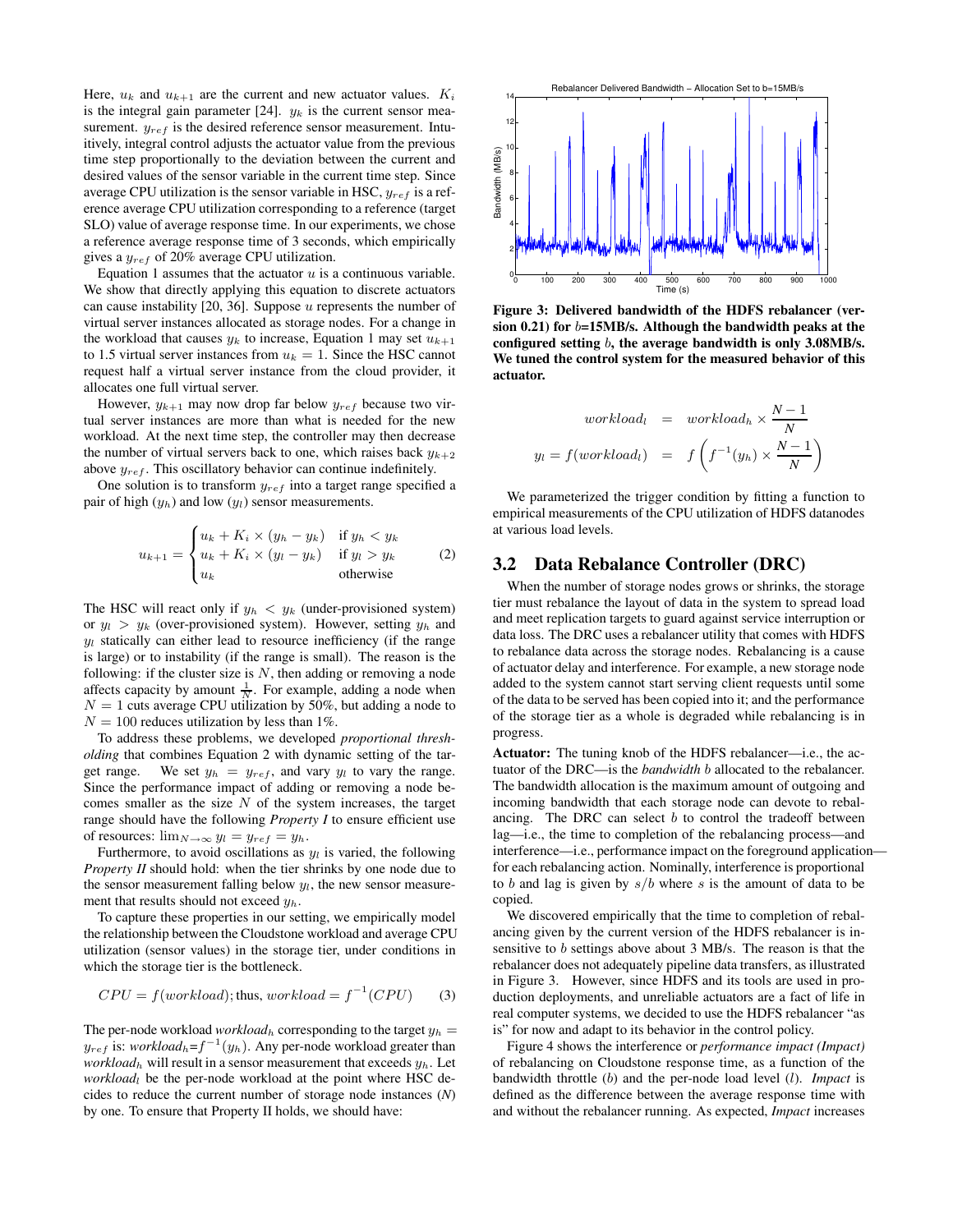

Figure 4: The impact of HDFS rebalancing activity on Cloudstone response time, as a function of the rebalancer's bandwidth cap and the client load level. The effect does not depend on the cluster size  $N$  because the cap  $b$  is on bandwidth consumed at each storage node.

as  $b$  and  $l$  increase. Running the rebalancer with  $b=1MB/s$  gives negligible impact on average response time.

Sensor and Control Policy: We conducted a set of experiments to model the following relationships using multi-variate regression:

- The time to completion of rebalancing (*Time*) as a function of the bandwidth throttle  $(b)$  and size of data to be moved  $(s)$ :  $Time = f_t(b, s)$ .
- The impact of rebalancing on service response time (*Impact*) as a function of the bandwidth throttle  $(b)$  and per-node workload (*l*): *Impact* =  $f_i(b, l)$ .

The goodness of fit is high ( $R^2 \ge 0.995$ ) for both models. Values of s and  $l$  are used as sensor measurements by the DRC, and  $b$  is the tuning knob whose value has to be determined. The choice of b represents a tradeoff between *Time* and *Impact*. As previously stated, the controller must consider the lag (*Time*) to complete an adjustment and restore a stable service level, and the magnitude of the degradation in service performance (*Impact*) during the lag period.

To strike the right balance between actuator lag and interference, the DRC poses the choice of  $b$  as a cost-based optimization problem. Given a cost function  $Cost = f_c(Time, Impact)$  =  $f_c(f_t(b, s), f_i(b, l))$ , DRC chooses b to optimize *Cost* given the observed values of s and l. The cost function is a weighted sum: *Cost* =  $\alpha$ *Time* +  $\beta$ *Impact*. The ratio of  $\frac{\alpha}{\beta}$  can be specified by the guest based on the relative preference towards *Time* over *Impact*. Another alternative is to choose b such that *Time* is minimized subject to an upper bound on *Impact*. These choices are useful in adjusting to significant load swings. The controller may also use the Impact estimate to drive "just in time" responses to more gradual load changes without violating SLO, but we do not evaluate that alternative in this paper.

#### 3.3 State Machine

To preserve stability during adjustments, the HSC and DRC must coordinate to manage their mutual dependencies. The first dependency arises from the DRC's actuator lag. After a storage node has been added by the HSC, the service obtains the full benefit of the node only after rebalancing completes. The second dependency is due to noise introduced into the sensor measurements that a controller relies on, while the actions of the other controller are being applied. For example, the data copying and additional computa-



Figure 5: Block diagram of the control elements of a multitier application. This diagram shows the internal state machine of the elasticity controller of the storage tier, but depicts the application tier as a black box.

tions done during rebalancing impact the CPU utilization measurements seen by the HSC.

Ignoring these dependencies can lead to poor control decisions, or much worse, unstable behavior due to oscillation. Consider a scenario where the HSC does not take the DRC's actuator lag into account. After adding a new storage node, the HSC may not see any changes in its sensor measurements, or the sensor measurements may show a decline in performance. This observation will cause the HSC to allocate more storage nodes unnecessarily to compensate for the lack of improvement in system performance. In turn, the completion time and impact of rebalancing could deteriorate further.

The elasticity controller uses the state machine shown in Figure 5 to coordinate the actions of the HSC and DRC. Figure 5 also illustrates how the elasticity controller fits as an element of an integrated control solution for a multi-tiered application. In this paper, we focus on the storage tier and treat the control elements for other tiers as a black box, since there has already been previous work on controlling other tiers (e.g., [20]). Section 6.3 provides further discussion on the problem of coordinating multiple per-tier control elements.

When the elasticity controller starts up, it goes from the *Init State* to the *Steady State*. In this state, only the HSC is active. It remains in this state until the HSC triggers an adjustment to the active server set size. When nodes are added or removed, the state machine transitions to the *Rebalance State*. The HSC is dormant in the *Rebalance State* to allow the previous change to stabilize and to ensure that it does not react to interference in its sensor measurements caused by data rebalancing.

The DRC, as described in Section 3.2, enters the *Rebalance State* after a change to the active server set size. It remains in this state until data rebalancing completes, after which the state machine returns to the *Steady State*. A form of rebalancing, called decommissioning, occurs on removal of a storage node to maintain configured replication degrees. HDFS stores  $n$  (a configurable parameter) replicas per file block, one of which may be on a node identified for removal. The replica of a block on a decommissioned node can be replaced by reading from any of the  $n-1$  remaining copies. HDFS has an efficient internal replication mechanism that triggers when the replica count of any block goes below its threshold. Currently, the DRC does not regulate this process because HDFS does not expose external tuning knobs for it. In any case, we observed that this process has minimal impact on the foreground application.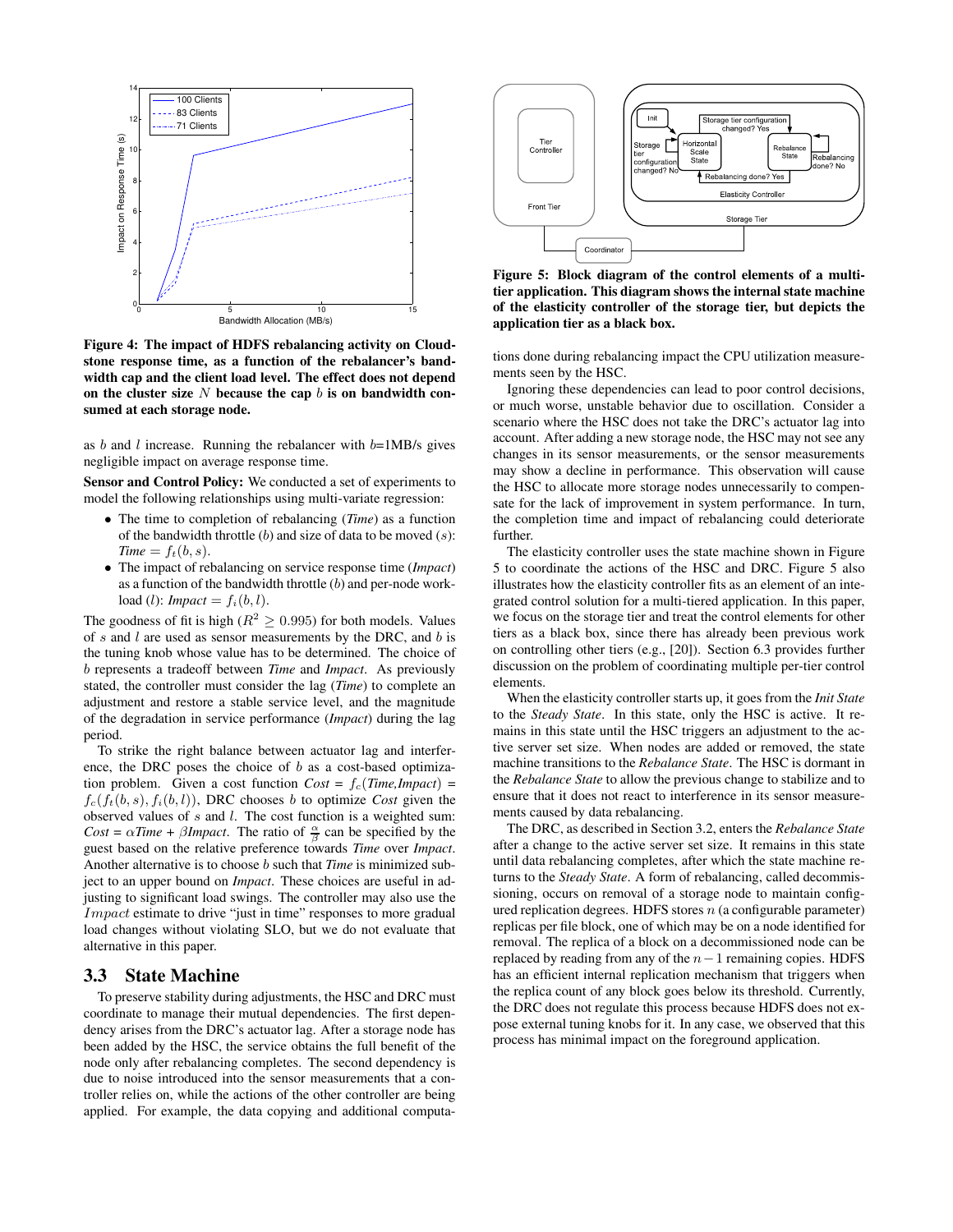# 4. IMPLEMENTATION

## 4.1 Cloudstone Guest Application

CloudStone: We modified and configured Cloudstone to run with GlassFish as the front-end application server tier, PostgreSQL as the database tier for structured data, and HDFS as a distributed storage tier for content objects such as PDF documents and image files. This required adding an HDFS class abstraction to Cloudstone to enable it to use HDFS storage APIs. We also added new parameter types to Cloudstone's configuration file so that users can easily configure and switch between different file systems without having to recompile the source code. In all, this involved adding 200 lines of code to Cloudstone. The experiments use a block size in the storage tier of 800KB, which is the maximum size of binary files generated by Cloudstone. The HDFS replica count is set to three following best practices from production deployments.

HDFS: HDFS distributes the content objects (files) across an elastic set of  $N$  storage nodes, called datanodes. A namenode tracks metadata including replica counts and locations for each file.

With its current implementation, HDFS does not ensure that storage nodes are request-balanced, since its internal policy is based on disk usage capacity. However, Cloudstone's workload generator is designed such that structured data and content objects are accessed in a uniform distribution, which naturally balances requests across all HDFS datanodes.

Finally, we modified HDFS to expose the rebalancer's bandwidth throttle b as an actuator to the external controller. We created an RPC interface in the HDFS namenode that notifies all HDFS datanodes of changes to the bandwidth limit.

#### 4.2 Cloud Provider

We use a local ORCA [14, 8] cluster as our cloud infrastructure provider. ORCA is a resource control framework developed at Duke University. It provides a resource leasing service which allows guests to lease resources from a resource substrate provider, such as a cloud computing provider. The test cluster exports an interface to instantiate Xen virtual machine instances [7] on a shared pool of 30 host servers.

### 4.3 Elasticity Controller

The controller is written in Java and contains 1500 lines of code. ORCA allows guests to use the resource leasing mechanisms through a controller plug-in module written to various toolkit APIs [35]. The control policy is clocked by periodic upcalls from the ORCA leasing core to a tick method in the controller. The controller plugin module also installs event handlers that trigger notifications from the leasing core at specific points of a lease's life cycle. We use the onBeforeExtendTicket and onLeaseComplete handlers that are triggered just before a lease expires and after a new lease reservation is complete (e.g., a new datanode is instantiated).

Each new lease request is attached with a guest application control handler that installs, configures, and launches the guest software (Cloudstone and/or HDFS) on the leased server instances after they start. Our handler installs and configures the HDFS datanode software package when a new storage node is instantiated and also performs the necessary shutdown sequence, such as shutting down the HDFS datanode, when the controller decides to decommission a storage node. The control system includes two other important components, described next.

Instrumentation: To get the sensor measurements mentioned in Section 3, we modified the HDFS datanode to gather system-level metrics such as CPU utilization. We included the Hyperic SIGAR library with each HDFS datanode. At periodic intervals, the HDFS



(a) Average CPU utilization of (b) Response time of the Cloudthe HDFS datanodes with static stone application with static provisioning

CPU Utilization (%)



(c) Average CPU utilization of (d) Response time of the Cloudthe HDFS datanodes with dynamic provisioning stone application with dynamic provisioning

Figure 6: The performance of Cloudstone with static allocation (a,b) and our control policy (c,d), under a 10-fold increase in workload volume. The time periods with high volume of workload is labeled as "WH".

datanode uses SIGAR to gather the system-level metrics and piggybacks this information on the regular heartbeat messages of the HDFS datanode to the HDFS namenode. We also modified the HDFS namenode and implemented a remote procedure call (RPC) that allows the controller to get the sensor measurements of all HDFS datanodes in a single call. With this implementation, the controller only needs to contact the HDFS namenode to get the sensor measurements for all storage nodes.

The controller has a separate thread that periodically obtains these measures: the sensor interval is set to 10 seconds. The controller then processes the sensor measures and applies the control policy as described. It computes the average CPU utilization of the HDFS datanodes, and applies an exponential moving average filter of six time periods to the average CPU utilization.

Subcontroller Modules: The controller has two subcontroller modules, corresponding to HSC and DRC, as described in Section 3. Each of these modules runs on a separate thread. As mentioned in Section 3, the coordination between these two subcontroller modules is guided by a finite state machine interlock. Since the feedback subcontrollers and the leasing mechanism run asynchronously on separate threads, they synchronize through a common state variable accessed by the upcall handlers. This state variable activates and deactivates the subcontroller modules according to the state of the controller's finite state machine.

# 5. EVALUATION

# 5.1 Experimental Testbed

Our experimental service cluster consists of a group of servers running on a local network. To focus on the storage tier, the frontend application tier and database tier of Cloudstone are statically over-provisioned: the database server (PostgreSQL) runs on a powerful server with 8GB of memory and 3.16 GHz dual-core CPU, while the forward tier (GlassFish) runs in a fixed six-node sub-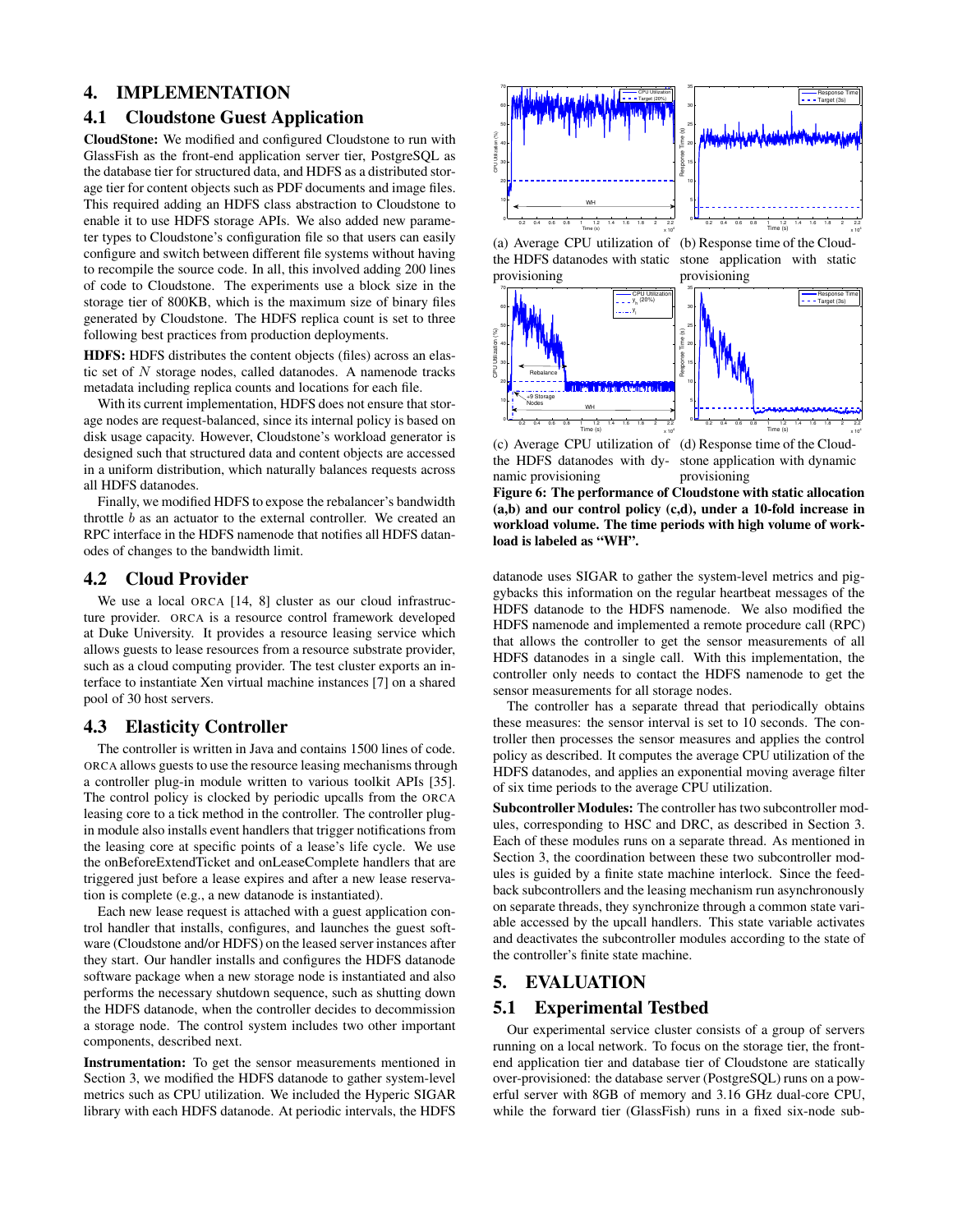

(a) Average CPU utilization of (b) Response time of the Cloudthe HDFS datanodes with static stone application with static provisioning

provisioning



(c) Average CPU utilization of (d) Response time of the Cloudthe HDFS datanodes with dy-stone application with dynamic namic provisioning

Time (s)

provisioning

Time (s)

Figure 7: The performance of Cloudstone with static allocation (a,b) and our control policy (c,d), under a small increase in workload volume. The time periods with low and high volume of workload are labeled as "WL" and "WH", respectively.

cluster, where each node has 1GB of memory and a 2.8GHz CPU. The storage tier nodes are dynamically allocated virtual machine instances, with fixed settings of resource configuration, based on the control policy discussed in Section 3. We used weak virtual machine instances for the storage nodes to trigger responses from the controller at a smaller scale of workloads. The virtual machine instances have 30GB disk space, 512MB of memory, a single disk arm, and a 2.8GHz CPU, with a CPU cap set at 20%. Before each experiment, the HDFS tier is preloaded with at least 36GB worth of data (i.e., images and binary files used by Cloudstone). The Cloudstone workload generator is running on separate well-provisioned machines, and is never bottlenecked.

# 5.2 Controller Effectiveness

Internet workloads are known to show predictable long-term variations and highly unpredictable short-term fluctuations [31]. Longterm variations, usually predictable through models of past observations, can be handled by pre-provisioning resources in anticipation of the changes in workload behavior. However as mentioned in Section 1, unpredictable changes to the workload, such as flash crowds, happen often in practice. These changes cannot be anticipated by simply observing past observations, and are hard to deal with. We are interested in evaluating the effectiveness and adaptability of our controller under such unanticipated workload behavior. We first use Cloudstone to subject HDFS to dynamic workloads that represent sudden increases in load. We want to evaluate whether our controller is able to dynamically provision more resources to handle the client workload and to fix the SLO violations that arise.

In our first experiment, we programmed the load signal to first generate a small workload (load factor of 1.0). At around 600 seconds, the load factor is increased by a factor of 10. We set the target response time to be three seconds, which corresponds to 20% CPU utilization of the storage nodes. The storage system is set-up running with minimum number (three) of HDFS datanodes to handle the initial workload.

Figure 6 shows the performance of Cloudstone with static resource provisioning and our control policy. With static provisioning, the system becomes under-provisioned for the increase in workload (see Figures 6(a) and (b)). Since resources are statically provisioned, the performance will continue to have SLO violations indefinitely until the workload goes back down. With our control policy, the controller detects the impact on performance of the increase in workload and decides to increase the storage cluster size by nine (see Figures 6(c) and (d)). Figure 6(c) also shows the period, marked with an arrow and labeled as "Rebalance", when the rebalancing process is taking place. By the  $t = 7800$  seconds, the average response time and CPU utilization have dropped back below the target limit due to the successful addition and integration of new HDFS datanodes.

With our controller, although there is an impact of up to ten seconds in response time due to the rebalancing process, the system is able to adapt to the new workload and fix the SLO violations (Figure 6(d)). As discussed in Section 3.2, the noisy behavior of the response time is unavoidable due to the current implementation of the HDFS rebalancer. Furthermore, Figure 6(d) shows what happens when the cost of data rebalancing is paid under bursty workloads.

In our next experiment, we programmed the load signal to generate a workload factor of 7.0. The storage system is initially provisioned with ten HDFS datanodes to handle the running workload. At around 600 seconds, a small increase (35%) in the workload volume is introduced.

Similarly, Figure 7 shows the performance of Cloudstone with static resource provisioning (Figures  $7(a)$  and (b)) and with the elastic control policy (Figures 7(c) and (d)). At around the  $700^{th}$ second, the controller decides to add one more storage node. The rebalancing process incurs an average impact of four seconds. By the  $t = 2450$  seconds, the rebalancing process has completed and the SLO violation has been eliminated.

In both experiments, we picked a rebalance policy that has a balanced tradeoff between the data rebalancer's completion time and impact. In section 5.4, we discuss how the  $\alpha$  and  $\beta$  parameters of the cost function can be tuned by the guest to get the desired ratio of impact to completion time. The tuning will be done based on how much rebalance cost a guest is willing to absorb to fix SLO violations rapidly.

#### 5.3 Resource Efficiency

In the next experiment, we subject Cloudstone to a sudden decrease in workload from an initial load factor of 5.0 to a load factor of 3.5. The system is initially provisioned to handle the initial workload without any SLO violations. We are interested to see whether our controllable elastic storage system meets our resource efficiency goal mentioned in Section 2. Figure 8 shows the behavior of our controller.

Similar to the previous experiment, we compare the performance of static thresholding with our control policy. In this experiment, the workload is decreased after 370 seconds. Figures 8(a) and (b) show the CPU utilization and response time graph of the system with static provisioning. Since the resource configuration does not change in static provisioning, we also see a decrease in response time that is two seconds below the threshold for SLO violation. However under a prolonged decrease in workload, static provisioning will incur unnecessary resource costs because it is overprovisioned for the current workload, with utilization well below the target.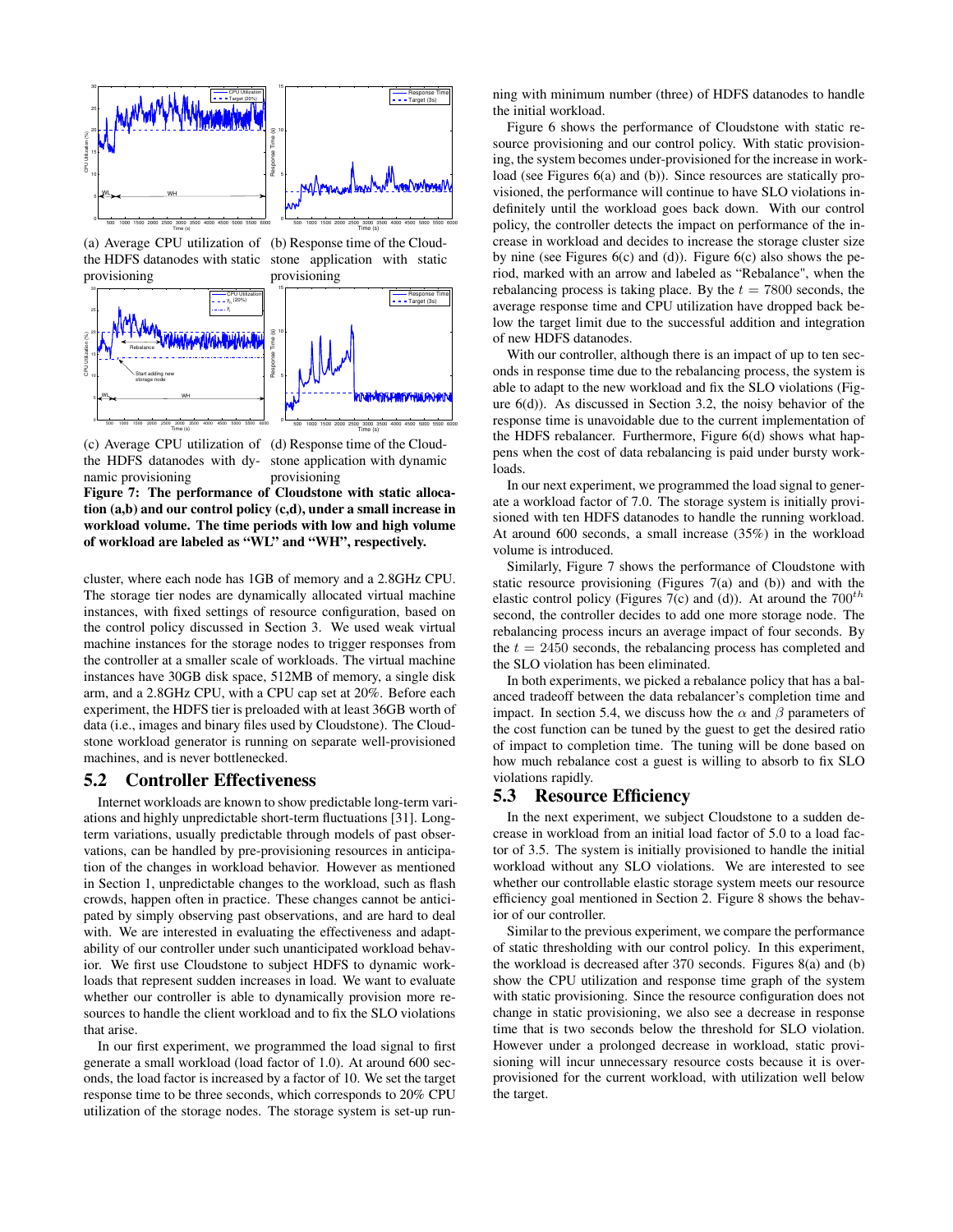

(a) Average CPU utilization of (b) Response time of the Cloudthe HDFS datanodes with static stone application with static provisioning provisioning



(c) Average CPU utilization of (d) Response time of the Cloudthe HDFS datanodes with dy-stone application with dynamic namic provisioning provisioning

Figure 8: The performance of Cloudstone with static provisioning (a,b) and our control policy (c,d), under a decrease in workload volume. The time periods with low and high volume of workload are labeled as "WL" and "WH", respectively.

With our control policy, on the  $420^{th}$  second, our controller is able to detect and determine that the system is over-provisioned. The controller then releases the excess HDFS datanode and returns the resources to the cloud provider (see Figure 8(c)). As shown in Figure 8(d), even with a decrease in the size of the storage cluster, there still are no SLO violations.



Figure 9: The response time of Cloudstone under different rebalance policies: Aggressive policy, our controller's rebalance policy, and conservative policy.

#### 5.4 Comparison of Rebalance Policies

For illustrative purposes, we compared our rebalance policy with two other policies: aggressive and conservative. An aggressive policy allocates as much bandwidth as possible to the data rebalancer. On the other hand, a conservative policy allocates minimal bandwidth so that there is minimal impact on the response time of Cloudstone during rebalancing.

In this experiment, we drive a heavy workload to Cloudstone and then let the controller allocate a new storage node and start the rebalancing process. Figure 9 shows the response time of Cloudstone when the rebalancer is triggered. For each policy in the figure, the period reflecting the running time of the rebalancer is marked with an arrow and labeled as "Rebalance". An aggressive rebalance policy gives the shortest time to completion but also severely impacts the response time of Cloudstone. However, compared to our policy, it only gives around five minutes of improvement to the rebalancer's time to completion. Moreover, our policy gives 15 seconds less impact on the response time of Cloudstone than an aggressive rebalance policy. A conservative policy gives minimal impact on response time but takes more than twice as long to complete; which is also not good because it prolongs the period of SLO violations. Our controller's rebalance policy shows a balance between time to completion and the impact on Cloudstone. It should be noted that a conservative and aggressive rebalance policy can be attained by setting the  $\alpha$  and  $\beta$  parameters respectively to zero.

# 6. DISCUSSION AND FUTURE WORK 6.1 Other Cloud Computing Models

In this paper, we focused on the infrastructure-as-a-service model of cloud computing (like Amazon EC2) where each guest runs a private storage service on virtual server instances leased from the cloud provider. Software-as-a-service is another popular model on the cloud (like Amazon S3) where the cloud provider offers a software service using a pay-as-you-go pricing model; rather than leasing out virtual resources. In this case, the control problem of storage elasticity does not arise for the guests because they don't control the storage infrastructure. However, the control problem has simply moved to the cloud provider. Our overall approach can be used by the cloud provider, but an additional challenge arises. The storage service will now be used and shared among multiple guests, each with its own performance objectives and data. The controller needs to make sure that there is performance isolation and differentiation across guests. It is worth noting a recent paper that discusses the problem of massive resource inefficiencies in emerging parallel systems [4]. Someone has to pay for this inefficiency—the cloud provider will have to pay in the software-as-a-service model unless they leverage elastic storage.

#### 6.2 Data Rebalancing

Automated data rebalancing is a critical ingredient of a controllable elastic storage system. The kinds of rebalancing needed is specific to the storage system and application needs. In our target guest, for example, data rebalancing entails moving files to new storage nodes, replicating files for availability, and ensuring that the load is balanced across all nodes. On the other hand, collocating multiple data items is a crucial need during data rebalancing in a database system, e.g., collocating indexes along with the indexed data records. An ideal rebalancer should hide system-specific details, and expose appropriate tuning knobs so that the elasticity controller can invoke the rebalancer to meet service-specific needs on completion time and performance impact. The best way to implement a rebalancer is a nontrivial question.

HDFS Rebalancer: The current implementation of the HDFS rebalancer limits the performance of the elasticity controller. The bursty data transfer rates observed in Figure 3 and the noisy response time values in Figure 6(d) are unfortunate side-effects of this implementation. The implementation also causes high computational overhead. For example, the HDFS rebalancer creates separate socket connections between HDFS datanodes for each scheduled block transfer. Small block sizes can cause many open socket connections between datanodes. It should be noted that the issues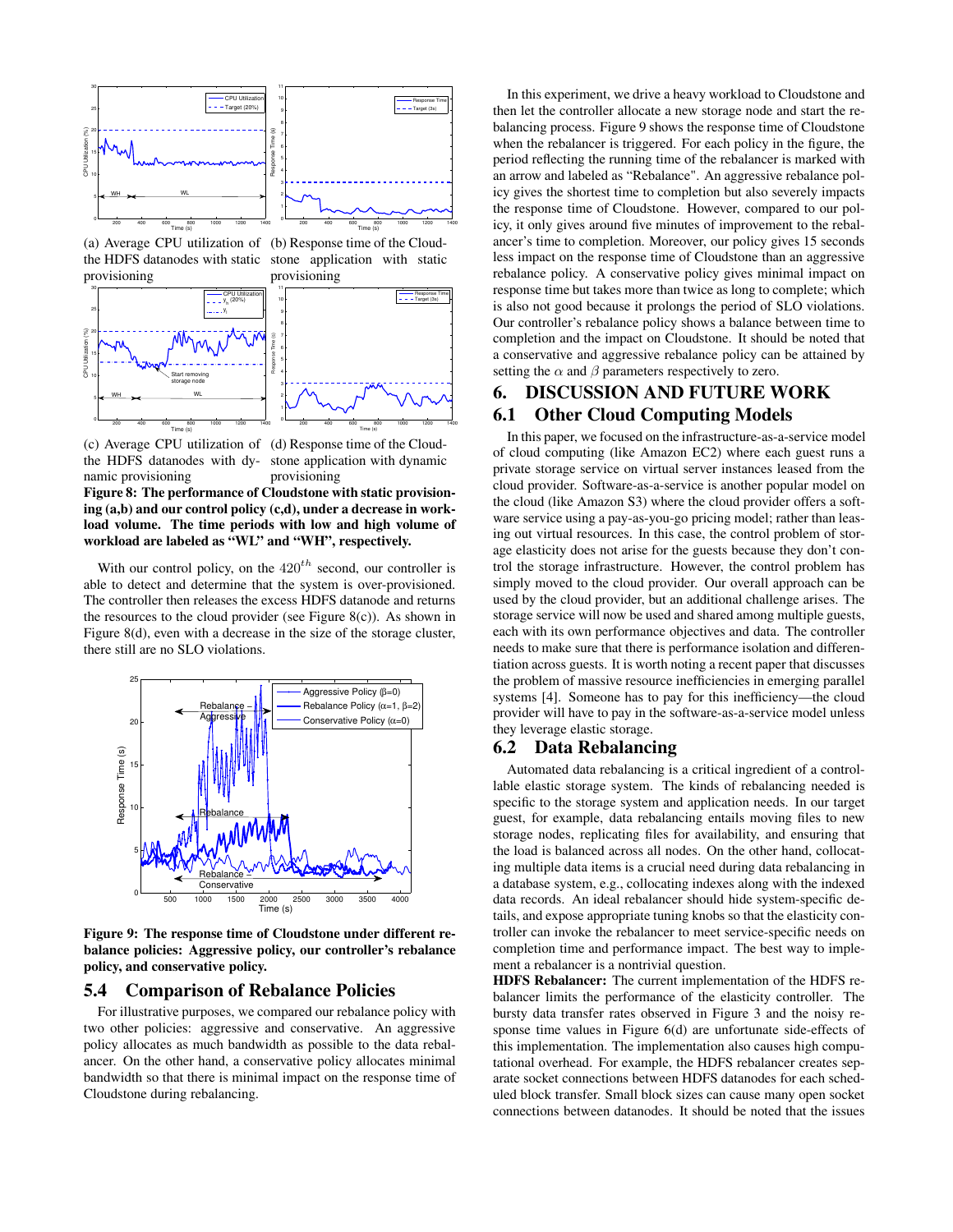with the HDFS rebalancer are tangential to the main point of this paper, which is addressing the challenges of automated control of an elastic storage tier.

#### 6.3 Dealing with Multiple Actuators

One issue with having multiple actuators is that there will be sensor data interference and dependency. For example, we have shown that the data rebalancing process has an impact on sensor measurements. Thus, there is a need for coordination and synchronization among multiple actuators. In this paper, we used a *hierarchical* coordination scheme to coordinate between two actuators: cluster resizing and data rebalancing. This policy treats the two actuators as mutually exclusive, and data rebalancing always gets triggered after cluster resizing. One limitation of this policy is that if the workload changes while in the *Rebalance State*, the elasticity controller waits until the rebalancing process finishes before making another decision regarding the size of the cluster. In this situation, the controller can potentially be less responsive, i.e., longer time to adapt to workload changes.

As future work, we are looking into alternative policies for coordination between the two actuators. One possible approach is to run both actuators concurrently. We could develop techniques to filter out the impact of the rebalancing process on the sensor measurements. While the data rebalancer is running, the horizontal scale controller can then use the filtered measurements to determine whether further changes to the cluster configuration are necessary. These enhancements may make the controller more agile, which may be useful in rapid dynamic change of workloads, but we must balance stability and agility. Our current solution is simple and provably stable in that the controllers can never work at cross purposes.

Multi-tier Applications: We focused on controlling the storage tier of a multi-tier application, which is active only when the controller has determined that the bottleneck is in the storage tier. We can consider controlling a multi-tier application as dealing with multiple actuators. In this case, each tier can have an elastic number of resources (e.g., virtual server machines).

We are interested in finding the minimum amount of coordination among multiple actuators that still results in an effective and efficient control system. Treating each tier as an independent actuator with its own control policy can cause shifting of the performance bottleneck between tiers. Our proposed solution involves using an interlock to coordinate between tiers. A tier can only release resources when the interlock is not being held by the other tiers. The interlock is acquired by a tier when it detects that its resources are being overutilized. In our previous work [20], we have designed a controller for the front-end tier of Web applications. However we leave as a future work, the evaluation of the coordination policy between the front-end tier controller and our storage controller.

#### 6.4 Adapting to Expected Load Changes

Currently, this paper only addresses the case of unpredictable workloads, in which the cost of rebalancing has to be paid by guests in order to fix SLO violations. As mentioned in Section 5.2, for the other type of workloads that exhibit reasonable load changes, the HSC controller can perform pre-provisioning of resources. With a predictable workload signal, we can use our models of time to completion of rebalancing (*Time*) and the impact of rebalancing (*Impact*) (refer to Section 3) to find when to trigger the actuators so that no SLO violations happen. The control policy then turns into a constrained optimization problem that minimizes the chosen bandwidth allocated to the rebalancer, while ensuring *Time* is earlier than the projected time of SLO violation and the sum of the projected growth in workload and *Impact* is smaller than the SLO threshold.

# 7. RELATED WORK

To our knowledge, we are the first to address the problem of automated control for elastic storage in the context of cloud computing. Specifically, no other work has focused on the combination of issues regarding discrete actuators, interference of the data rebalancing process on guest services, and actuator delays when designing a controller for elastic storage systems. SCADS [6] is a closely related work that deals with the problem of dynamically scaling a storage system. Its design uses machine learning to determine and predict resource requirements. Our controller employs a reactive policy. Moreover, we automate the data rebalancing process which is necessary for scaling the storage system.

Control of Computing Systems: There has been work on feedback control of computing systems [24, 34, 23, 22]. These works assume the availability of continuous actuators. Moreover, these works address the issue of control for non-clustered systems. For example, Wang et al. [34] dynamically adjust the CPU capacity of a guest virtual machine. This paper extends their work by designing a controller for clustered services. Specifically, our work uses the cluster mechanism of incrementally-scalable systems to dynamically provision cluster nodes.

In terms of automated control of computing systems in the context of cloud computing, Padala et al. [23] have also considered a decoupled architecture (between the guest and cloud provider) in the design of their control system. However, our work differs in that our control system also takes into account actuator constraints, which are inherent in all commercial cloud providers. For example, rather than adjusting CPU allocation, which commercial providers do not provide, our work regulates the number of instantiated virtual machines.

There has also been work addressing the problem of control of Web applications [30, 31, 16]. Urgaonkar et al. [30] use queuing theory to analytically model a multi-tier Internet application, and use this model to determine how many servers are needed in each tier. One difference with our work is that they use a centralized control architecture, which may not be feasible in the cloud context when the provider and guests are separate business entities. Yaksha [16] does not perform resource provisioning, rather it performs admission control to improve a Web application's performance.

Data Rebalancing: Previous works have addressed the data rebalancing problem in a storage system [21, 5, 26]. In these works, rebalancing data is performed in a way that it does not cause any violations to the foreground application's SLOs. Aqueduct [21] uses a feedback controller that throttles its bandwidth usage to ensure that the quality of service of the foreground application is not affected while data transfers (e.g., backups) are performed in the storage system; and only unused bandwidth is used. If there is only limited unused bandwidth, then this approach can take a long time to complete; which may not be acceptable in the context of controllable elastic storage systems. For our controller, rebalancing data is not treated as an optional procedure, but as a required procedure to fix SLO violations.

Actuator Delays: Soundararajan et al. [28] address the issue of actuator delays for a different control problem. They present a control policy for database replication on a static-sized cluster. Their controller waits for the replication process to complete before making a new decision. Our work addresses the problem of automated control of elastic storage systems while accounting for the delays brought by data rebalancing. Aside from waiting for the data rebalancing process to complete, our controller also finds the right balance between the time to completion and impact of data rebalancing. The use of proportional thresholding further distinguishes our work from [28].